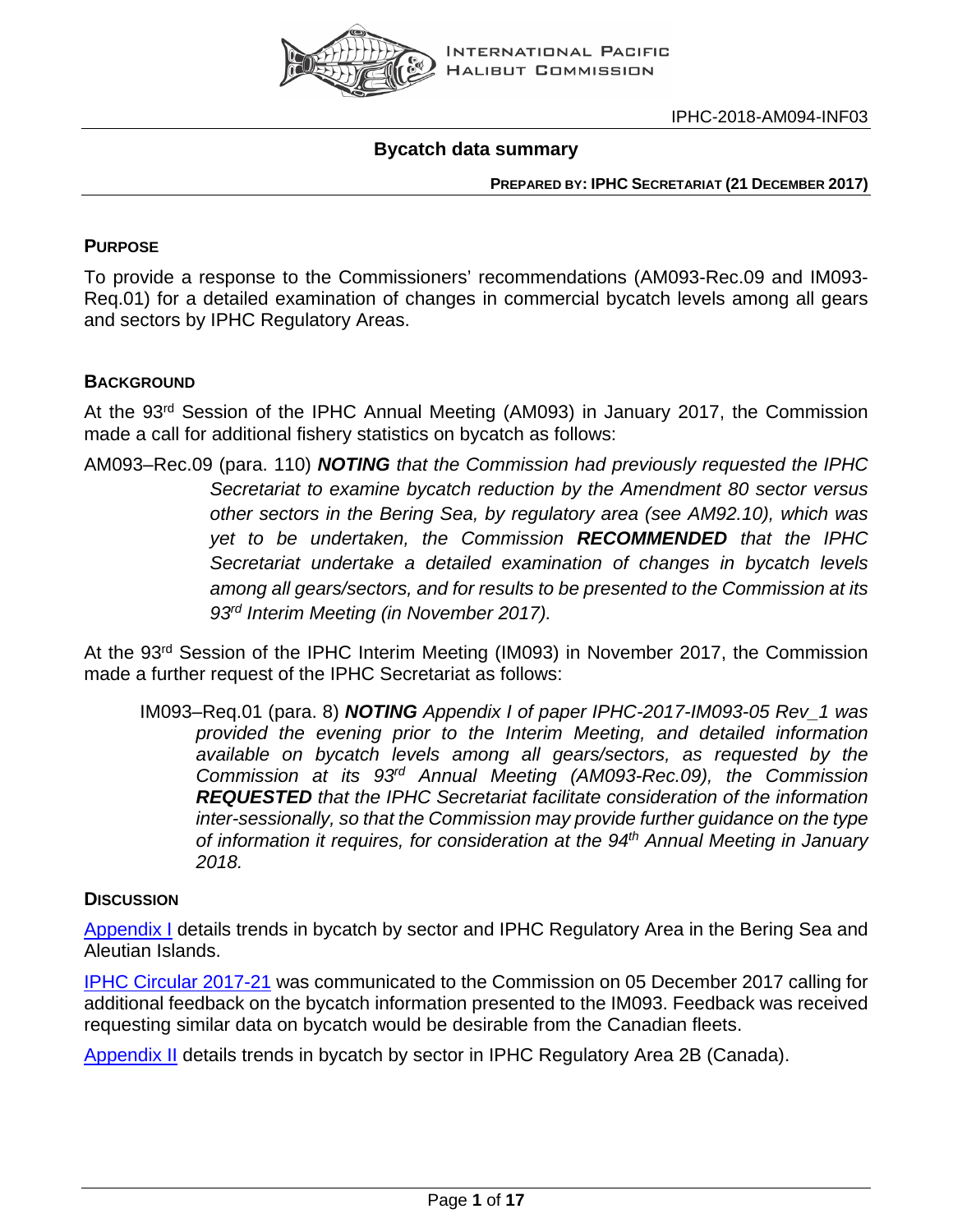#### **RECOMMENDATION/S**

That the Commission:

1) **NOTE** paper IPHC-2018-AM094-INF03 which provides a response to the Commissioners' recommendations (AM093-Rec.09 and IM093-Req.01) for a detailed examination of changes in commercial bycatch levels among all gears and sectors by IPHC Regulatory Areas.

#### **APPENDICES**

[Appendix I:](#page-2-0) Commercial Bycatch in the Bering Sea (U.S.A.).

[Appendix II:](#page-12-0) Bycatch by sector in IPHC Regulatory Area 2B (Canada).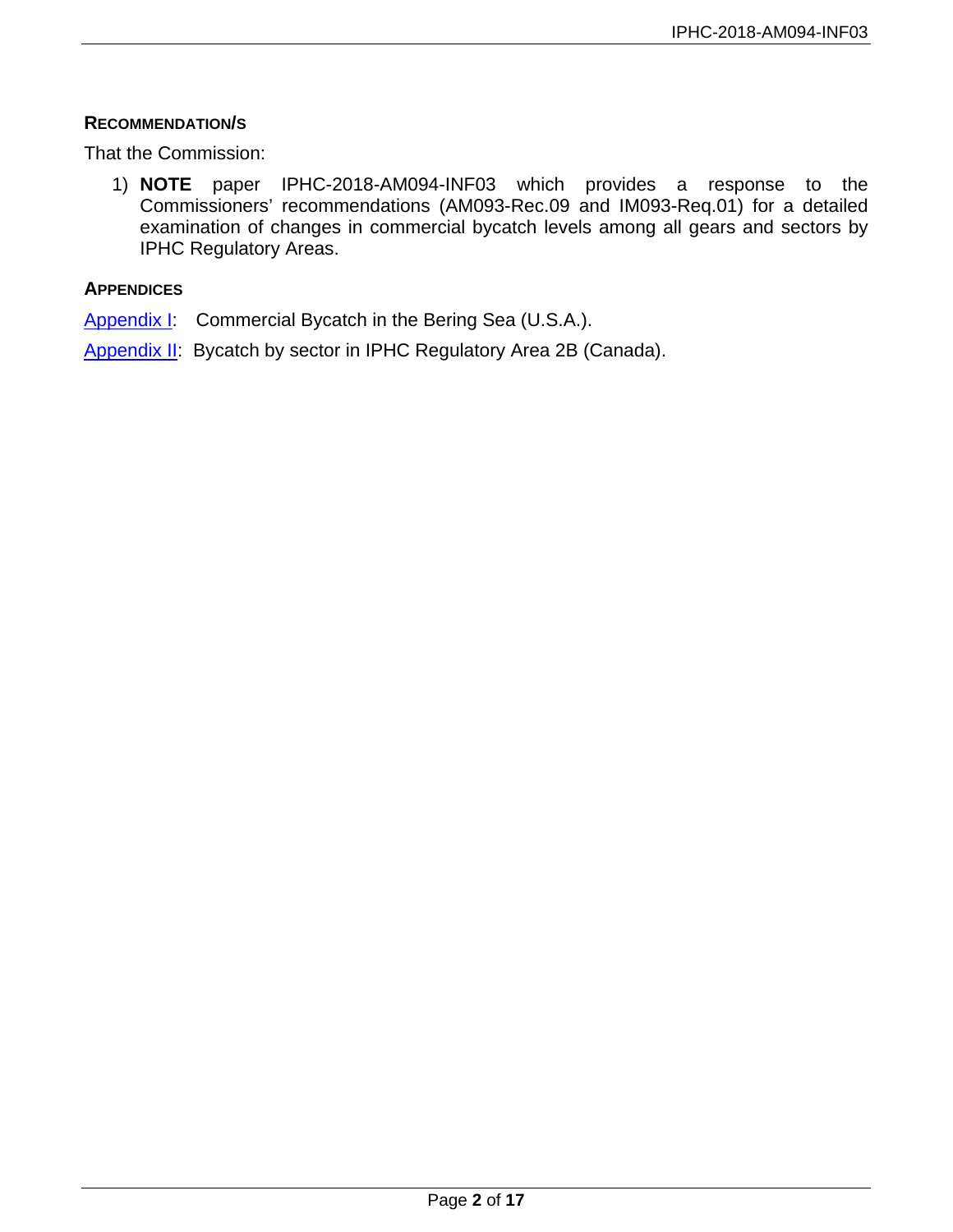# **Appendix I**

#### **COMMERCIAL BYCATCH IN THE BERING SEA**

<span id="page-2-0"></span>

| AM093-                   | <b>Exempted Fishing Permit (EFP) updates</b>                                                                                                                                                                                                                                                                                                                                                                                                                                                                     |
|--------------------------|------------------------------------------------------------------------------------------------------------------------------------------------------------------------------------------------------------------------------------------------------------------------------------------------------------------------------------------------------------------------------------------------------------------------------------------------------------------------------------------------------------------|
| Rec.09<br>(para.<br>110) | NOTING that the Commission had previously requested the IPHC Secretariat to examine bycatch<br>reduction by the Amendment 80 sector versus other sectors in the Bering Sea, by regulatory area<br>(see AM92.10), which was yet to be undertaken, the Commission RECOMMENDED that the IPHC<br>Secretariat undertake a detailed examination of changes in bycatch levels among all gears/sectors,<br>and for results to be presented to the Commission at its 93 <sup>rd</sup> Interim Meeting (in November 2017). |

The information provided in this Appendix shows trends in bycatch by sector and IPHC Regulatory Area in the Bering Sea and Aleutian Islands.

**The IPHC defines bycatch as follows:** *Incidentally caught fish by fisheries targeting other species and that cannot legally be retained. Bycatch mortality, or bycatch removals, refers only to those fish that subsequently die due to capture.*

Bycatch of Pacific halibut has been an ongoing management issue since the 1960s. For perspective, the trend in total removals of Pacific halibut, including bycatch, coastwide for all IPHC Regulatory Areas is shown in Figure 1.



**Figure 1.** Trend in Pacific halibut total removals coastwide (millions of lbs). Commercial is the directed longline fishery, Discard is the discard mortality from the directed commercial fishery, Bycatch is mortality from non-directed fisheries, Sport (Recreational) is guided and unguided recreational fisheries, and Personal is personal use and subsistence. *(Source: Abundance-based Management (ABM) discussion paper, Figure 2, p.8 (see references))*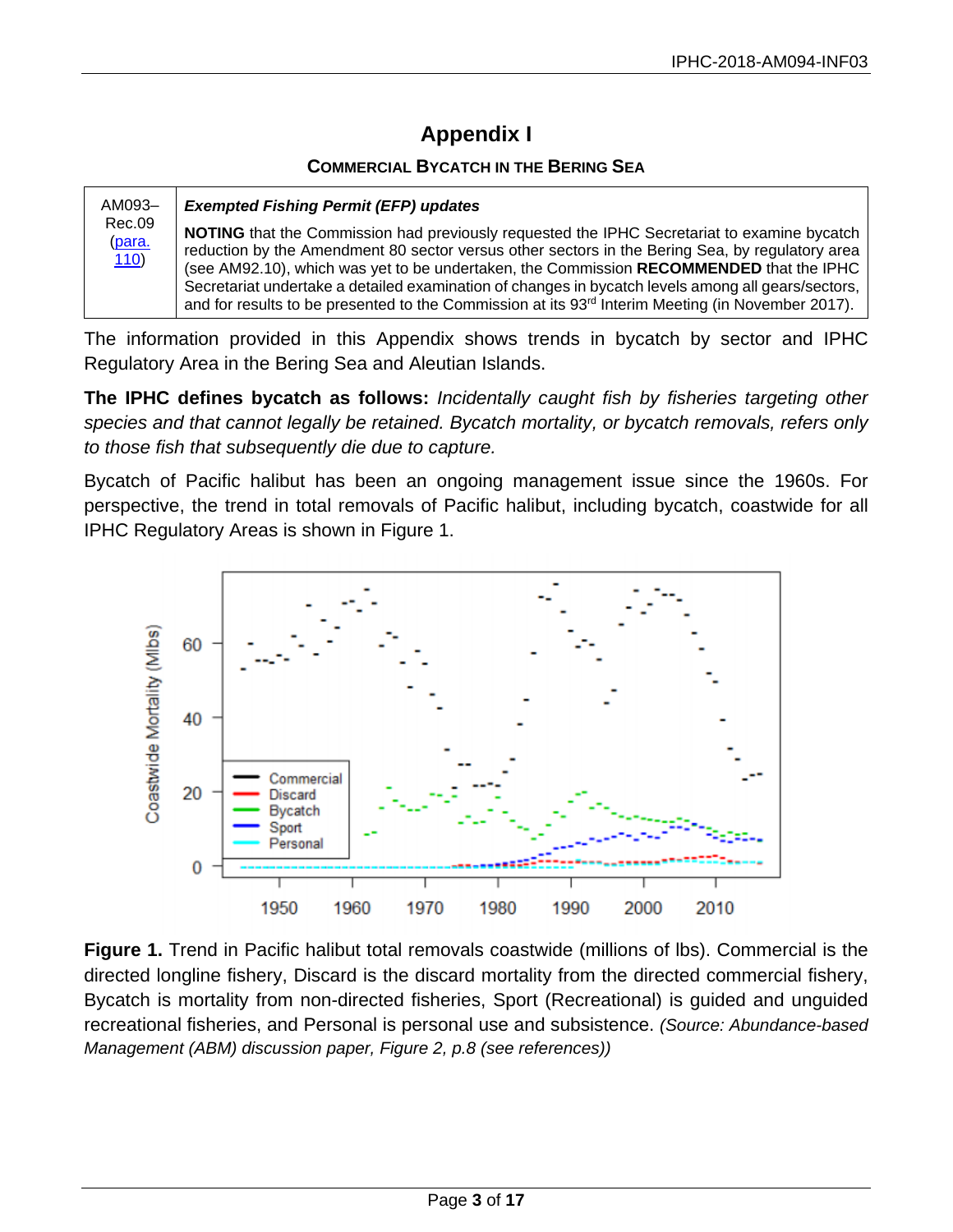#### **ESTIMATING BYCATCH**

Bycatch of Pacific halibut is estimated because not all fisheries have 100% monitoring and not all Pacific halibut that are discarded are assumed to die. Agencies estimate the amount of bycatch that will not survive, called discard mortality.

The 2016 Report on Assessment and Research Activities (RARA) (Chapter 2.6) provides previous sources of bycatch information, as well as the estimated bycatch mortality by Regulatory Area. For Alaska, NMFS Alaska Region provides the bycatch estimates by fishery for most fisheries. The Alaska Department of Fish and Game (ADFG) provides estimates of Pacific halibut bycatch in scallop dredge and crab fisheries, although not every year. Several fishery programs have a mandatory 100% monitoring requirement, including the Bering Sea Aleutian Islands (BSAI) community Development Quota (CDQ) fisheries, the American Fisheries Act (AFA) pollock cooperatives, and the BSAI Amendment 80 (A80) fishery cooperatives. The NMFS Alaska Fisheries Science Center provides an annual deployment plan with scientific guidelines on the amount of coverage and the selection criteria for vessels without 100% monitoring, including vessels in the directed Pacific halibut individual fishing quota fishery.

Further information on discard mortality rates (DMRs) and estimating bycatch can be found in the 2016 RARA (Chapter 2.6, p.73), the ABM discussion paper, and [Amendment](https://alaskafisheries.noaa.gov/sites/default/files/analyses/finalbsai111earirirfa0116.pdf) 111 to the BSAI Groundfish Fishery Management Plan (AM 111)(p.78 – 79).

#### **AREA EXAMINED – BERING SEA AND ALEUTIAN ISLANDS**

The area of focus for this paper is the Bering Sea and Aleutian Islands. The Bering Sea is north of Alaska's Aleutian Island chain and south of Alaska's western mainland. The Bering Sea and Aleutian Islands includes IPHC's Regulatory Areas 4A, 4B, 4C, 4D, 4E, and the IPHC Closed Area.

#### **DESCRIPTION OF COMMERCIAL FISHERIES WITH BYCATCH**

In the Bering Sea and Aleutian Islands, several commercial fisheries, or sectors, have bycatch of Pacific halibut to varying degrees, including trawl (midwater/pelagic and bottom trawl), hook and line, pot (or trap), and dredge fisheries. For this examination, the BSAI fisheries are grouped as follows:

- Groundfish Trawl
- Hook & Line (non-IFQ)
- Hook & Line (IFQ)
- Groundfish Pot
- Scallop Dredge
- Crab Pot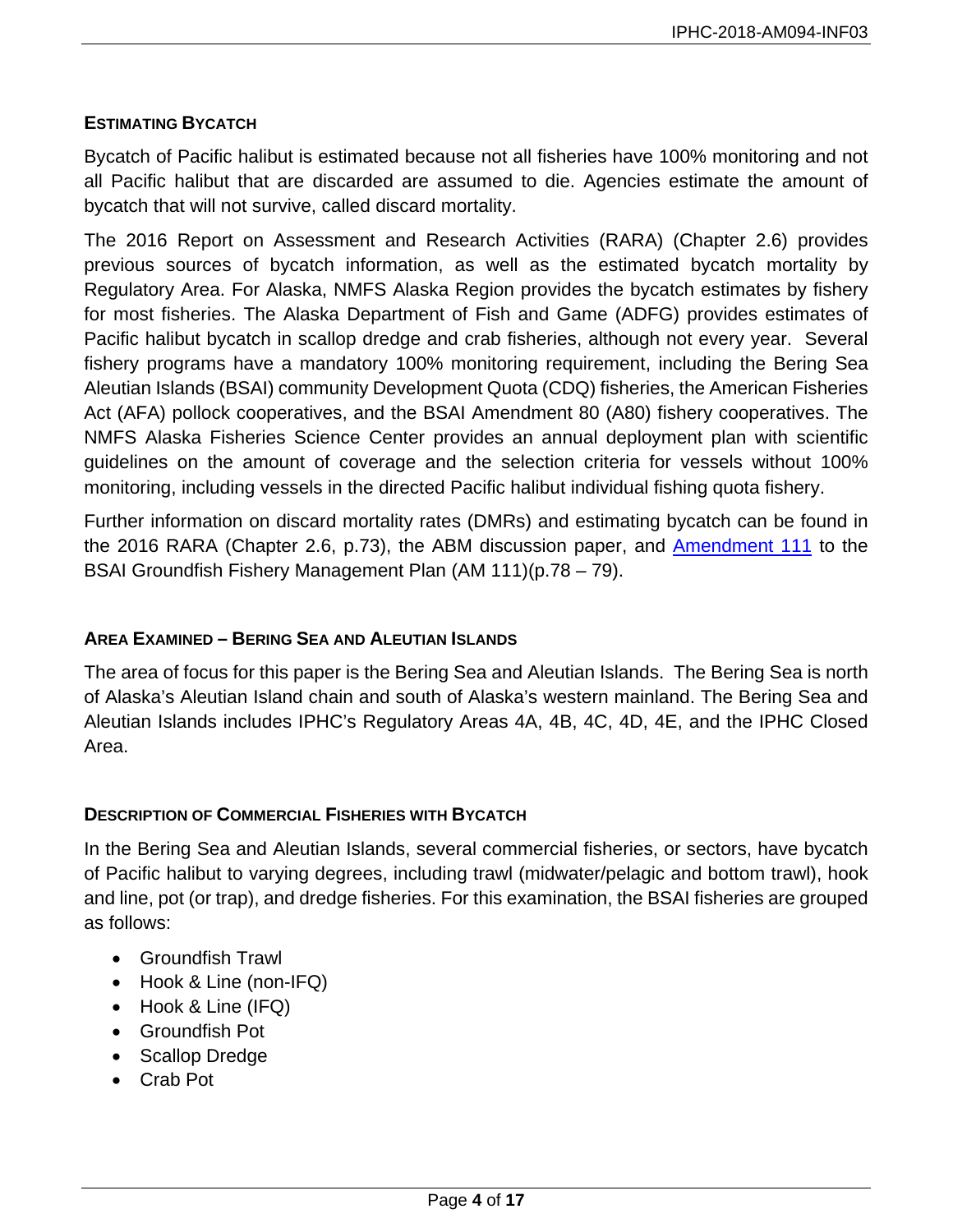Four fisheries that catch Pacific halibut as bycatch in the Bering Sea and Aleutian Islands are restricted by what the NPFMC has termed PSC limits. They are the Amendment 80 cooperatives, the BSAI trawl limited access fisheries, the Pacific cod longline fisheries (catcher/processors and catcher vessels), and the CDQ fisheries. Within the IPHC reported categories of commercial fisheries, the fisheries with PSC limits (defined in regulation at 50 CFR §679.21) (listed in the right side of the table) are:

| <b>BSAI commercial fishery categories</b> | <b>PSC limited fisheries</b>     |
|-------------------------------------------|----------------------------------|
| Groundfish Trawl                          | Am80 cooperatives                |
|                                           | <b>BSAI trawl limited access</b> |
|                                           | Yellowfin sole                   |
|                                           | Rockfish                         |
|                                           | - Pacific cod                    |
|                                           | Pollock, atka mackerel, other    |
|                                           | CDQ (trawl)                      |
|                                           |                                  |
| Hook & Line (non-IFQ)                     | longline fishery                 |
|                                           | Pacific cod                      |
|                                           | Catcher/processors<br>O          |
|                                           | Catcher vessels<br>$\Omega$      |
|                                           | Other fisheries                  |
| Hook & Line (IFQ)                         | CDQ (non-trawl)                  |
|                                           |                                  |
| Groundfish Pot                            |                                  |
|                                           |                                  |
| <b>Scallop Dredge</b>                     |                                  |
|                                           |                                  |
| Crab Pot                                  |                                  |
|                                           |                                  |

The four fishery sectors in the BSAI with Pacific halibut PSC limits are described further below. Much of these descriptions are excerpted from the ABM discussion paper, pages 15-18.

# • **Amendment 80 cooperatives (trawl) –**

*Trawl catcher/processors in the BSAI active in groundfish fisheries other than Bering Sea pollock (i.e., the head-and-gut fleet or Amendment 80 vessels). The Amendment 80 species are the following six species: BSAI Atka mackerel, Aleutian Islands Pacific ocean perch, BSAI flathead sole, BSAI Pacific cod, BSAI rock sole, and BSAI yellowfin sole (§ 679.2). The Amendment 80 sector can be divided between vessels that focus primarily on flatfish (i.e., Alaska plaice, arrowtooth flounder, flathead sole, rock sole, and yellowfin sole) and those vessels that focus on Atka mackerel. The flatfish-focused vessels have higher rates of halibut bycatch than the Atka mackerel vessels. The Amendment 80 cooperatives include the Alaska Seafood Cooperative (AKSC) and the Alaska Groundfish Cooperative (AGC).*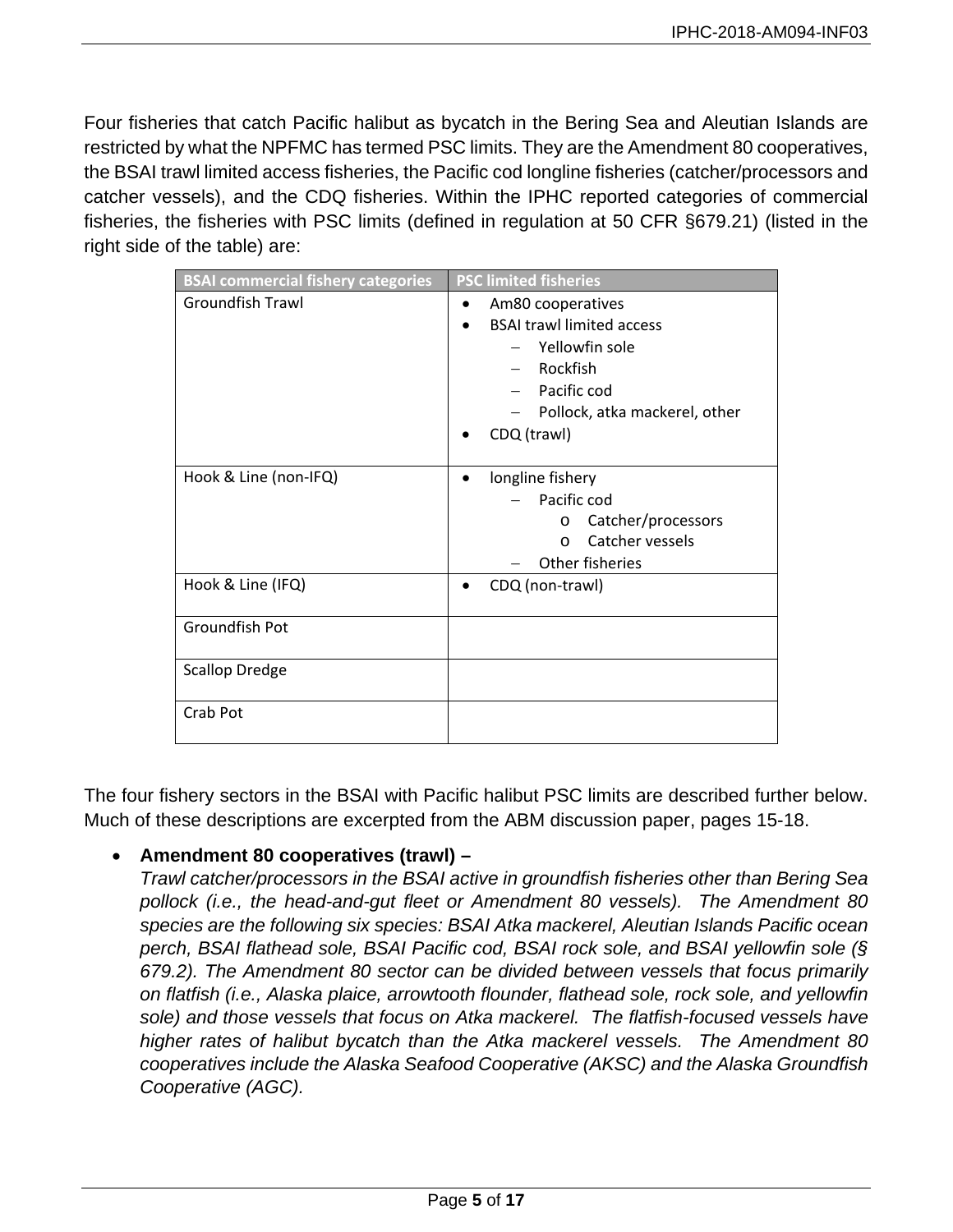• **Bering Sea Aleutian Island (BSAI) trawl limited access (TLA) fisheries -** *The BSAI trawl limited access sector comprises all the trawl vessels in the BSAI except Amendment 80 catcher/processors. This includes both pelagic and non-pelagic (bottom) trawls. Pelagic trawl generally targets pollock. NMFS apportions this sector's PSC limit into PSC allowances (some have seasonal releases) among the following trawl fishery categories: 1) yellowfin sole fishery, 2) rock sole/flathead sole/"other flatfish" fishery, 3) Greenland turbot/arrowtooth flounder/Kamchatka flounder/sablefish fishery, 4) rockfish fishery, 5) Pacific cod fishery, and 6) pollock/Atka mackerel/"other species" fishery, which includes the midwater pollock fishery. This sector includes the following cooperatives: Pollock Conservation Cooperative, and United Catcher Boast and Midwater Trawlers Association.* 

#### • **Longline fisheries (also called BSAI Non-trawl) –**

*The BSAI non-trawl sector comprises all the non-trawl vessels in the BSAI except vessels fishing for groundfish in the community development quota (CDQ) sector. However, the Council and NMFS have exempted pot gear, jig gear, and the sablefish IFQ hook-andline gear fishery categories from halibut PSC limits. Therefore, only the hook-and-line catcher/processor vessels (primarily targeting Pacific cod and to a lesser extent Greenland turbot) and hook-and-line catcher vessels (exclusively targeting Pacific cod) are subject to PSC limits. All but one hook-and-line catcher/processor fishing in the BSAI participates in a voluntary cooperative, the Freezer Longline Conservation Cooperative (FLCC). The FLCC has allowed hook-and-line catcher/processors to fish as a coordinated group and has allowed less efficient vessels to decrease fishing or stop entirely.* 

#### • **Community Development Quota (CDQ) fisheries –**

*The CDQ sector includes all trawl and non-trawl vessels that harvest groundfish under the CDQ Program. CDQ vessels primarily target pollock using trawl gear and target Pacific cod using hook-and-line gear. Other species such as yellowfin sole, several flatfish species, Atka mackerel and Pacific ocean perch allocated to the CDQ sector are targeted by vessels using trawl gear.*

The Pacific halibut PSC limits among these four fishery sectors was implemented through AM 111. AM 111 further reduced PSC limits for these sectors as follows (adapted from ABM discussion paper, p.15):

|                                            | <b>Previous</b> | <b>PSC</b> limit | Current        |
|--------------------------------------------|-----------------|------------------|----------------|
|                                            | PSC limit (mt)  | reduction        | PSC limit (mt) |
| Am 80 cooperatives                         | 2,325           | $-25%$           | 1,745          |
| <b>BSAI trawl limited access fisheries</b> | 875             | $-15%$           | 745            |
| Longline fisheries                         | 833             | $-15%$           | 710            |
| <b>CDQ</b> fisheries                       | 393             | $-20%$           | 315            |
| <b>TOTAL</b>                               | 4,426           | $-21%$           | 3,515          |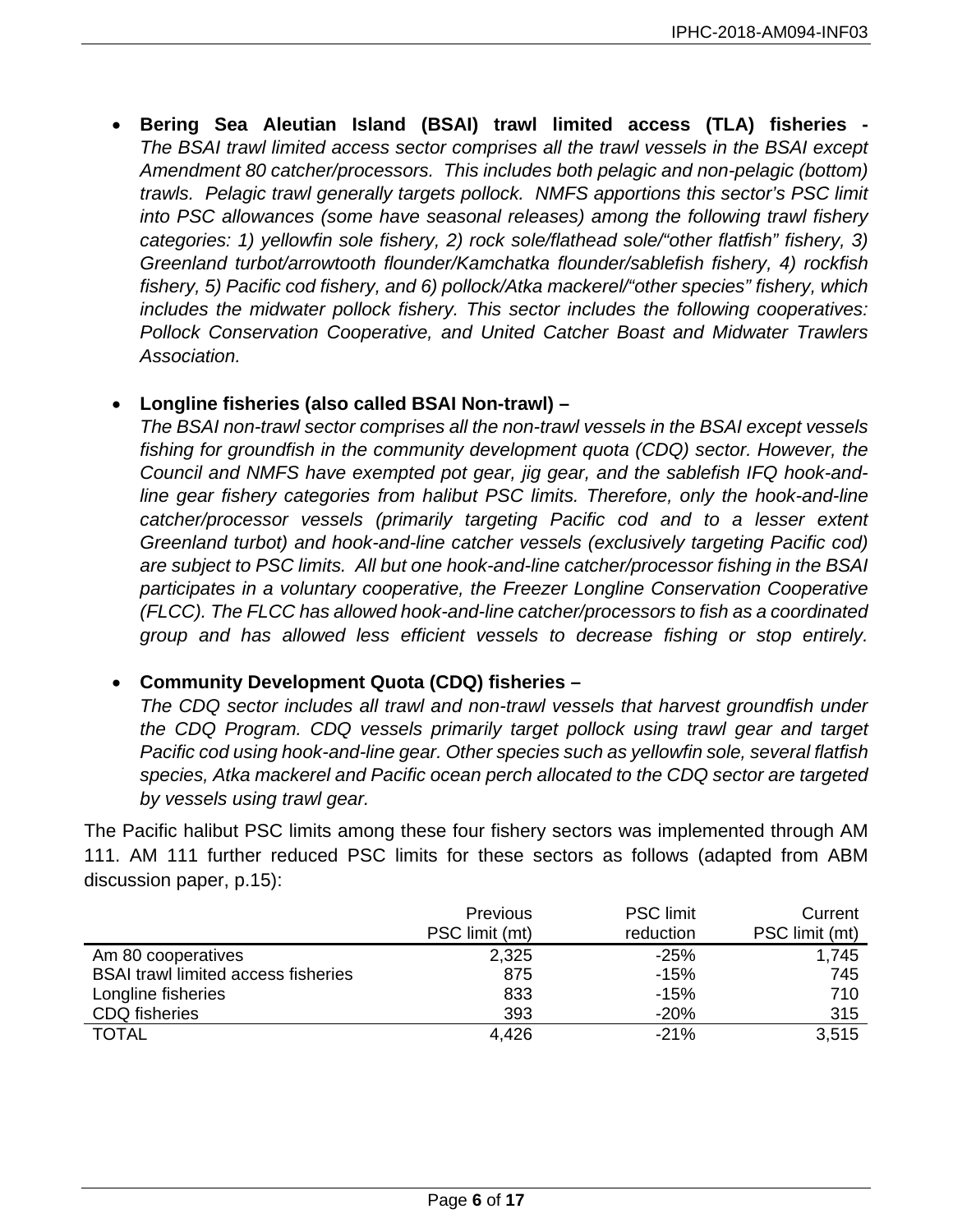The ABM discussion paper included the table below showing the trends from 2008-2016 in percent attainment of the PSC limit by fishery compared to Pacific halibut mortality estimates for each fishery (ABM discussion paper, p.19). The table shows that, in general, most fisheries have remained well below their PSC limits. In 2012, the BSAI trawl limited access fishery exceeded its PSC limit.

|                              | Am <sub>80</sub> | BSAI TLA        | Longline fisheries | CDQ | Total                |
|------------------------------|------------------|-----------------|--------------------|-----|----------------------|
|                              |                  |                 |                    |     | <b>PSC</b> mortality |
| 2008                         | 1,869            | 838             | 593                | 215 | 3,515                |
| 2009                         | 1,985            | 815             | 597                | 155 | 3,552                |
| 2010                         | 2,154            | 584             | 526                | 162 | 3,426                |
| 2011                         | 1,722            | 717             | 498                | 243 | 3,179                |
| 2012                         | 1,890            | 1,012           | 570                | 272 | 3,744                |
| 2013                         | 2,089            | 784             | 471                | 266 | 3,611                |
| 2014                         | 2,106            | 717             | 408                | 247 | 3,478                |
| 2015                         | 1,362            | 527             | 299                | 130 | 2,318                |
| 2016                         | 1,333            | 650             | 197                | 174 | 2,354                |
| 2017*                        | 699              | 524             | 124                | 92  | 1,439                |
|                              |                  |                 |                    |     | % of Total           |
| ---------------------------- | Am80             | <b>BSAI TLA</b> | Longline fisheries | CDO | PSC limit            |
| 2008                         | 74%              | 96%             | 71%                | 63% | 77%                  |
| 2009                         | 80%              | 93%             | 72%                | 45% | 78%                  |
| 2010                         | 89%              | 67%             | 63%                | 41% | 76%                  |
| 2011                         | 72%              | 82%             | 60%                | 62% | 71%                  |
| 2012                         | 81%              | 116%            | 68%                | 69% | 85%                  |
| 2013                         | 90%              | 90%             | 57%                | 68% | 82%                  |
| 2014                         | 91%              | 82%             | 49%                | 63% | 79%                  |
| 2015                         | 59%              | 60%             | 36%                | 33% | 52%                  |
| 2016                         | 76%              | 87%             | 28%                | 55% | 67%                  |
| 2017*                        | 40%              | 70%             | 17%                | 29% | 41%                  |

Table 4. Pacific halibut mortality estimates (top rows) and mortality relative to the limits (bottom rows) by sector for 2008-2016.

\* Halibut mortality to date week of 8/14/2017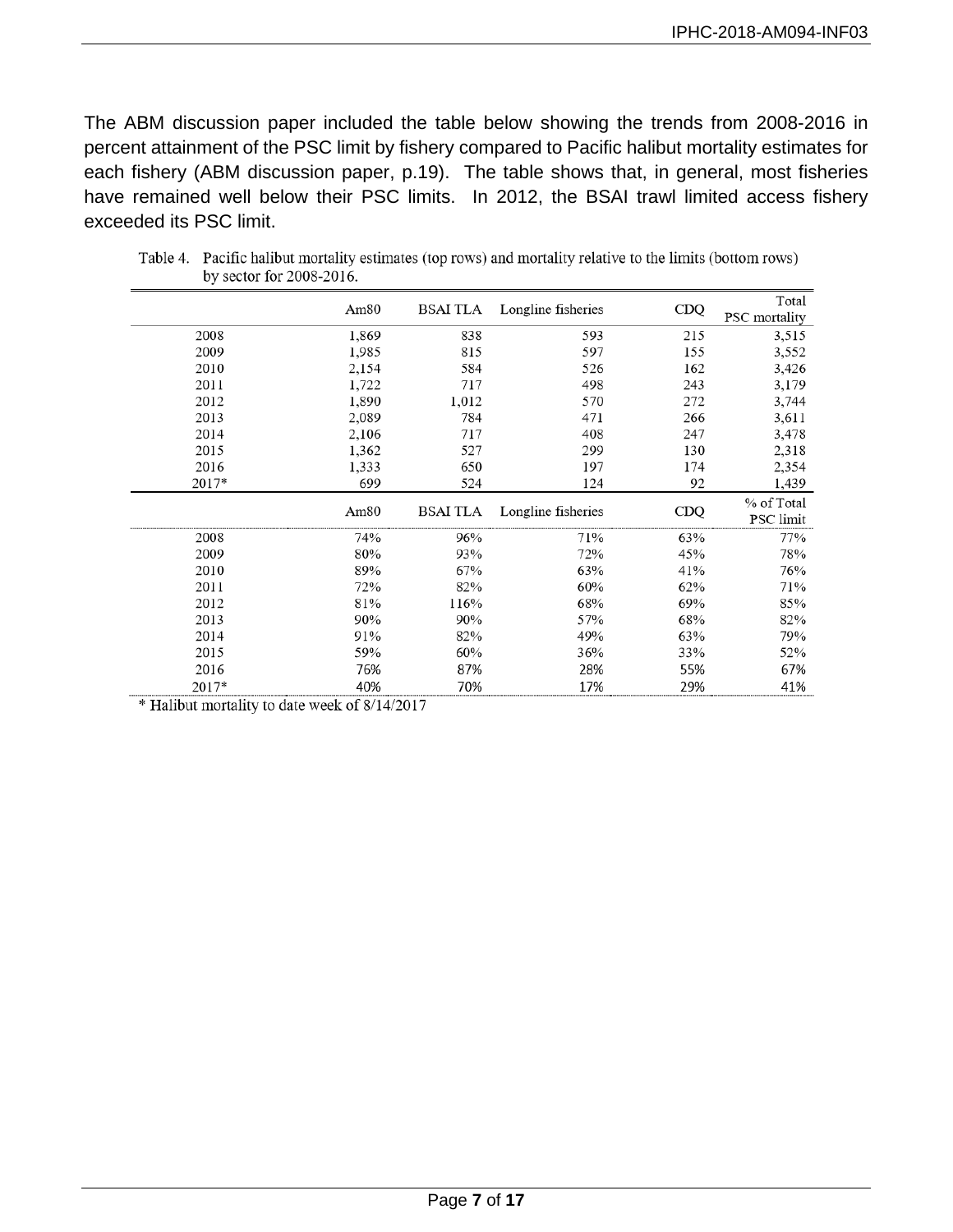#### **TRENDS IN BYCATCH BY SECTOR AND IPHC REGULATORY AREA**

The IPHC reports Pacific halibut bycatch mortality from commercial fisheries by year, sector, and IPHC Regulatory Area in the RARA. The table below provides the bycatch mortality in the BSAI from 2007-2017.

| <b>IPHC Reg Area and Gear</b> | 2007           | 2008  | 2009           | 2010     | 2011  | 2012     | 2013     | 2014           | 2015  | 2016           | 2017         |
|-------------------------------|----------------|-------|----------------|----------|-------|----------|----------|----------------|-------|----------------|--------------|
| <b>AREA 4A</b>                |                |       |                |          |       |          |          |                |       |                |              |
| <b>Scallop Dredge</b>         | 0              | 0     | 0              | $\Omega$ | 0     | 0        | $\Omega$ | 0              | 0     | 0              | 0            |
| Crab Pot                      | $\overline{2}$ | 7     | 5              | 22       | 14    | 12       | 27       | 0              | 0     | 0              | $\Omega$     |
| Groundfish Trawl              | 1.418          | 1.021 | 1.315          | 800      | 789   | 1.314    | 606      | 615            | 483   | 466            | 288          |
| Hook & Line (non-IFQ)         | 153            | 178   | 220            | 213      | 145   | 130      | 204      | 160            | 149   | 99             | 104          |
| Hook & Line (IFO)             | 15             | 15    | 15             | 15       | 15    | 5        | 4        | 3              | 3     | 2              | 2            |
| Groundfish Pot                | 3              | 8     | $\overline{2}$ | 7        | 8     | 10       | 32       | 27             | 7     | 5              | 7            |
| Total                         | 1,591          | 1.229 | 1.557          | 1.058    | 971   | 1.472    | 873      | 805            | 642   | 572            | 400          |
| <b>AREA 4B</b>                |                |       |                |          |       |          |          |                |       |                |              |
| Crab Pot                      | 2              | 2     | 0              | $\Omega$ | 1     | 0        | 3        | 0              | 0     | 0              | 0            |
| Groundfish Trawl              | 293            | 206   | 299            | 371      | 402   | 215      | 116      | 101            | 202   | 137            | 175          |
| Hook & Line (non-IFO)         | 139            | 114   | 119            | 65       | 32    | 27       | 6        | 24             | 20    | 5              | 18           |
| Hook & Line (IFO)             | 40             | 40    | 40             | 40       | 40    | 12       | 10       | 5              | 2     | $\overline{2}$ | $\mathbf{0}$ |
| Groundfish Pot                | 3              | 2     | 1              | ı        | 1     | 1        | 5        | $\overline{2}$ | 0     | 0              | 2            |
| Total                         | 477            | 364   | 459            | 477      | 476   | 255      | 140      | 132            | 223   | 144            | 195          |
| <b>AREA 4CDE+CL</b>           |                |       |                |          |       |          |          |                |       |                |              |
| <b>Scallop Dredge</b>         | 0              | 0     | 0              | $\Omega$ | 0     | $\bf{0}$ | o        | 0              | 0     | 0              | 0            |
| Crab Pot                      | 43             | 54    | 33             | 63       | 49    | 29       | 29       | 0              | 37    | 37             | 37           |
| Groundfish Trawl              | 4.145          | 3.469 | 3.160          | 3.429    | 2.496 | 3.458    | 4.110    | 4.205          | 3.003 | 2.895          | 2,427        |
| Hook & Line (non-IFQ)         | 609            | 978   | 821            | 684      | 472   | 768      | 668      | 538            | 384   | 311            | 281          |
| Hook & Line (IFO)             | 5              | 5     | 5              | 5        | 5     | 1        | 151      | 11             | 0     | 0              | 0            |
| Groundfish Pot                | ı              | 2     | ı              | ı        | 2     | 4        | 18       | 13             | 2     | 2              | 2            |
| Total                         | 4.804          | 4.508 | 4.021          | 4.182    | 3.024 | 4.260    | 4,977    | 4,767          | 3.425 | 3,245          | 2,747        |
| <b>AREA 4 Subtotal</b>        |                |       |                |          |       |          |          |                |       |                |              |
| <b>Scallop Dredge</b>         | 0              | 0     | ı              | 0        | 0     | 0        | 0        | 0              | 0     | 0              | 0            |
| Crab Pot                      | 48             | 63    | 39             | 85       | 65    | 41       | 59       | 0              | 37    | 37             | 37           |
| Groundfish Trawl              | 5.856          | 4,696 | 4.774          | 4.600    | 3,687 | 4,987    | 4,832    | 4.921          | 3,687 | 3,499          | 2,890        |
| Hook & Line (non-IFO)         | 901            | 1.270 | 1.160          | 962      | 649   | 925      | 878      | 722            | 552   | 415            | 403          |
| Hook & Line (IFO)             | 60             | 60    | 60             | 60       | 60    | 18       | 165      | 19             | 5     | 3              | 2            |
| Groundfish Pot                | 7              | 12    | 4              | 9        | 11    | 15       | 55       | 42             | R     | 7              | 10           |
| Total                         | 6.872          | 6,101 | 6,037          | 5.717    | 4,472 | 5.987    | 5.989    | 5,704          | 4.290 | 3,961          | 3,342        |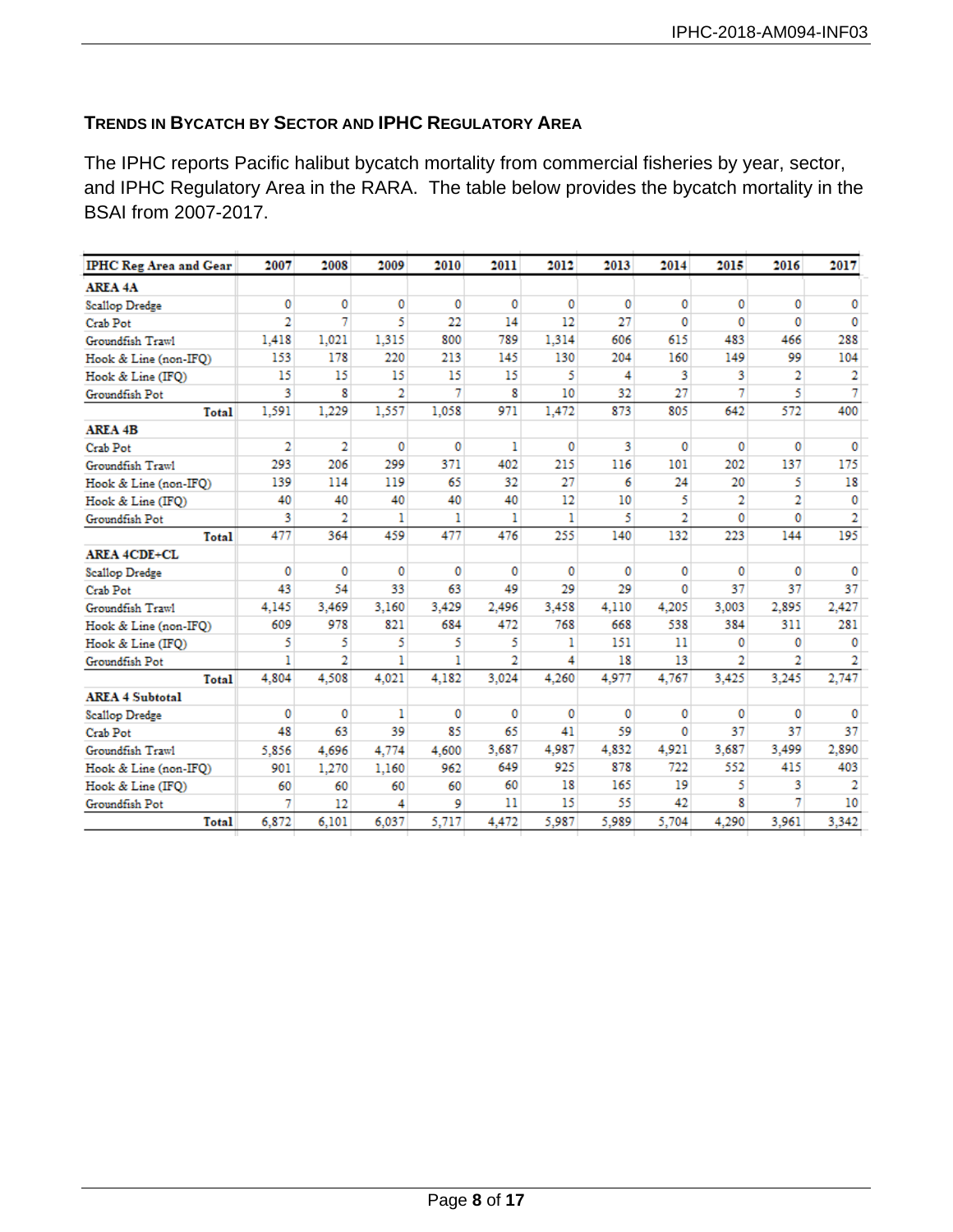Figure 9 from the 2016 RARA, Chapter 2.6, shows the Pacific halibut bycatch mortality for all of Area 4 by gear type from 2007-2016.



Figure 9. Bycatch mortality (millions of pounds, net weight) in Area 4 by gear type during 2007-2016.

Figure 10 from the 2016 RARA, Chapter 2.6, shows the Pacific halibut bycatch mortality for all gears by IPHC Regulatory Area (Area 4A, 4B, and 4CDE plus the Closed Area combined) from 2007-2016.



Figure 10. Bycatch mortality among the Bering Sea IPHC regulatory areas since 2007. ("CA"  $= Closed Area)$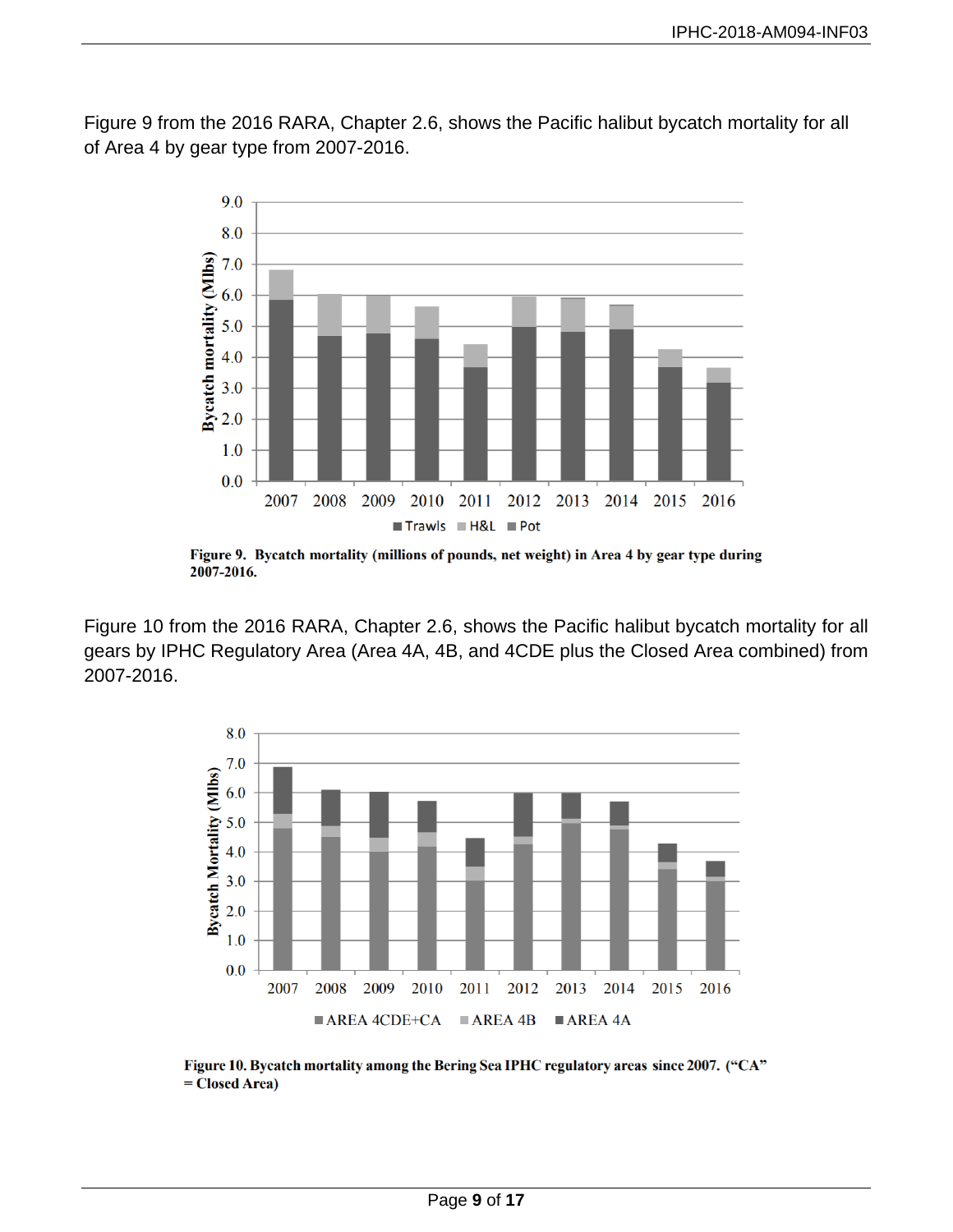In addition to the information available from the IPHC, the North Pacific Fishery Management Council's (NPFMC) ABM working group has produced an ABM discussion paper that provides bycatch mortality for Area 4 combined for PSC-limited fisheries. Figures 12 and 13 from the ABM discussion paper show the trawl fleet had a steady decline in Pacific halibut CPUE in both number and weight. Figure 15 shows the non-IFQ groundfish longline fleet decline in Pacific halibut CPUE (weight) in recent years.



Catch per unit effort (weight) of halibut by trawl sector from 2010-2016. Figure 12.



Figure 13. Catch per unit effort (numbers) halibut by trawl sector from 2010-2016.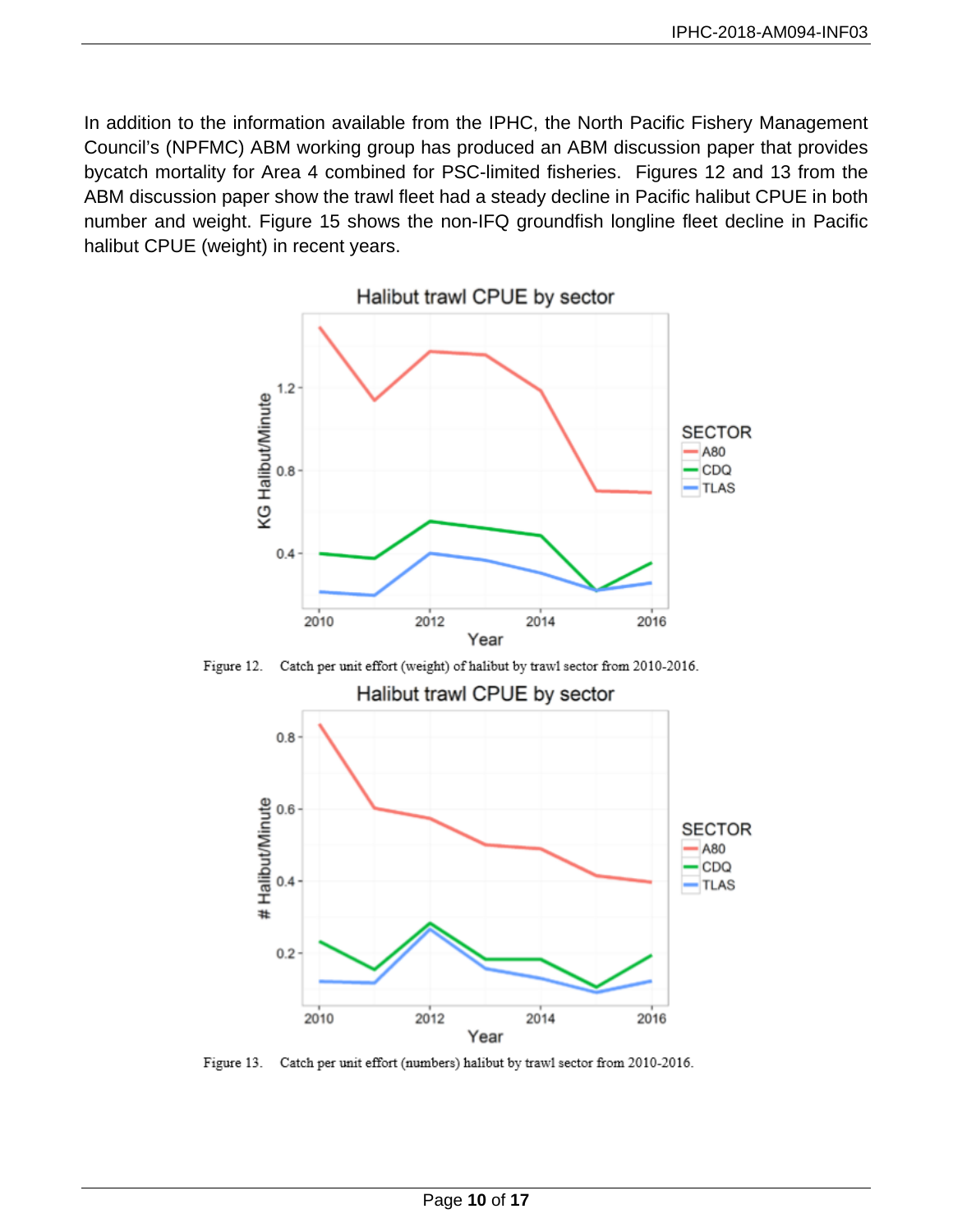

Catch per unit effort (weight) of halibut for longline gear (non-IFQ) in the EBS from 2010 -Figure 15. 2016.

An additional view of the data below, from NMFS inseason management report (see references) to the NPFMC at their December 2016 meeting, shows the reduction in halibut mortality by PSC limited fisheries in 2016 compared to the previous 5-year average (2011-2015) in the BSAI.

| BZ NMFS BSAI Inseason Mgt Report<br>DECEMBER 2016                                    |                           |              |                  |                    |            |                    |  |  |  |
|--------------------------------------------------------------------------------------|---------------------------|--------------|------------------|--------------------|------------|--------------------|--|--|--|
| <b>2016 BSAI Reduction in Halibut Mortality</b><br><b>Compared to 5 year Average</b> |                           |              |                  |                    |            |                    |  |  |  |
| <b>Sector</b>                                                                        | 2011-2015<br>Average (mt) | 2016<br>(mt) | % Change<br>(mt) | 2011-2015<br>Rate* | 2016 Rate* | % Change<br>(Rate) |  |  |  |
| <b>Hook-and-line</b>                                                                 |                           |              |                  |                    |            |                    |  |  |  |
| <b>Catcher/Processors</b>                                                            | 437                       | 181          | $-59%$           | 3.20               | 1.37       | $-57%$             |  |  |  |
| <b>Catcher Vessels</b>                                                               | 3                         | $\Omega$     | $-100%$          | 2.68               | 1.33       | $-50%$             |  |  |  |
| <b>Total</b>                                                                         | 439                       | 181          | $-59%$           | 3.20               | 1.37       | $-57%$             |  |  |  |
| <b>Non-Pelagic Trawl</b>                                                             |                           |              |                  |                    |            |                    |  |  |  |
| <b>Amendment 80 Catcher/Processors</b>                                               | 1.946                     | 1.327        | $-32%$           | 6.00               | 4.33       | $-28%$             |  |  |  |
| <b>AFA Catcher/Processors</b>                                                        | 123                       | 109          | $-11%$           | 3.96               | 5.29       | 34%                |  |  |  |
| <b>Catcher Vessels</b>                                                               | 349                       | 410          | 18%              | 6.19               | 6.64       | 7%                 |  |  |  |
| <b>Total</b>                                                                         | 2.418                     | 1,846        | $-24%$           | 5.87               | 4.75       | $-19%$             |  |  |  |
| <b>Pelagic Trawl</b>                                                                 |                           |              |                  |                    |            |                    |  |  |  |
| <b>AFA Catcher/Processors</b>                                                        | 133                       | 64           | $-52%$           | 0.30               | 0.13       | $-55%$             |  |  |  |
| <b>AFA Catcher Vessels</b>                                                           | 80                        | 19           | $-76%$           | 0.12               | 0.03       | $-78%$             |  |  |  |
| <b>Total</b>                                                                         | 214                       | 83           | $-61%$           | 0.19               | 0.07       | $-63%$             |  |  |  |
| CDQ                                                                                  |                           |              |                  |                    |            |                    |  |  |  |
| <b>Hook-and-line Vessels</b>                                                         | 49                        | 23           | $-52%$           | 2.30               | 1.26       | $-45%$             |  |  |  |
| Non-pelagic Trawl Vessels                                                            | 163                       | 113          | $-31%$           | 4.47               | 2.83       | $-37%$             |  |  |  |
| <b>Pelagic Trawl Vessels</b>                                                         | 18                        | 9            | $-52%$           | 0.14               | 0.06       | $-56%$             |  |  |  |
| <b>Total</b>                                                                         | 230                       | 145          | $-37%$           | 1.25               | 0.74       | $-41%$             |  |  |  |
| * Rate is kg of halibut / mt of<br><b>TOTAL</b><br>groundfish                        | 3,301                     | 2,255        | $-32%$           | 1.79               | 1.19       | $-34%$             |  |  |  |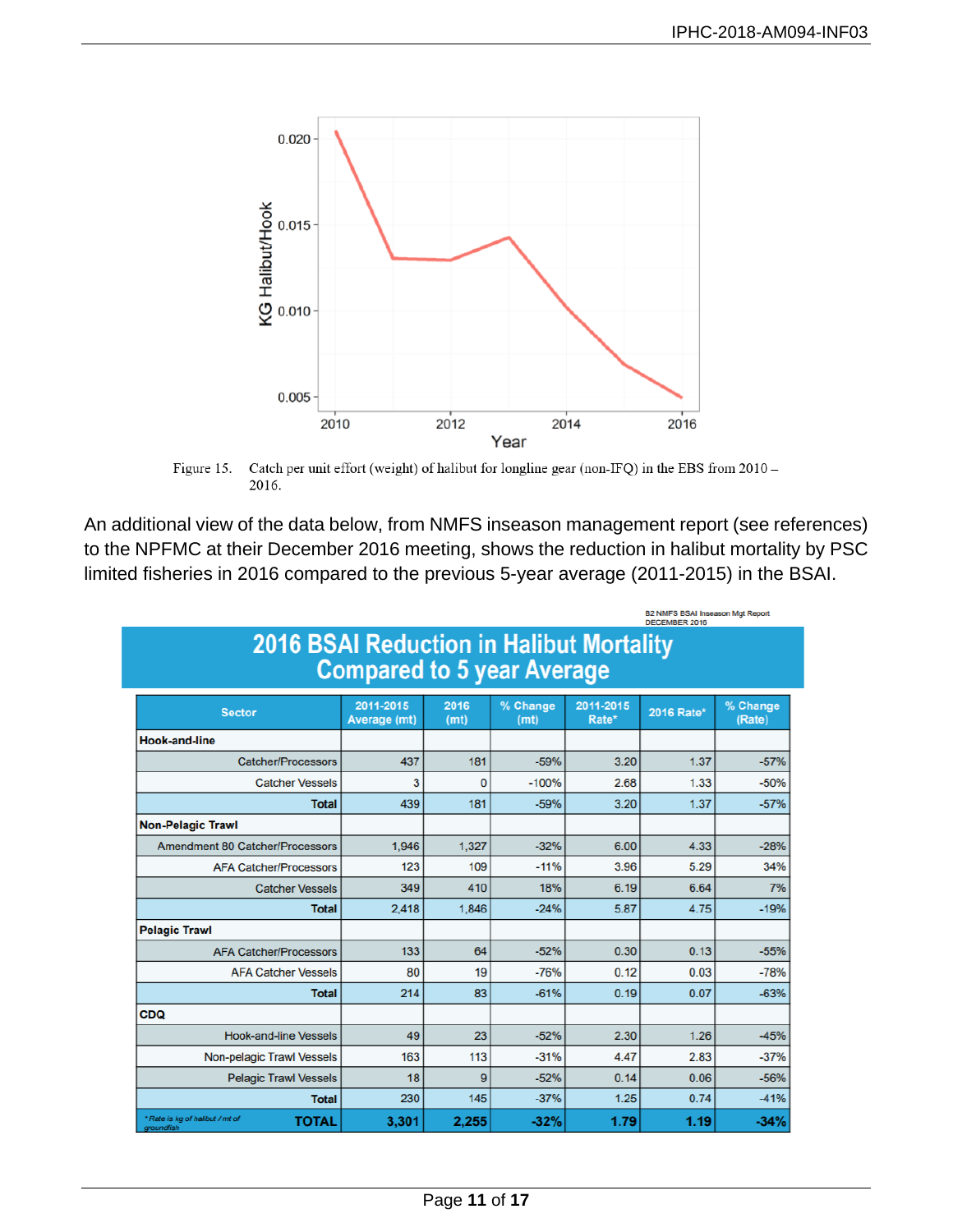#### **REFERENCES**

IPHC's Report of the 93rd Session of the IPHC Annual Meeting (AM093), 2017. IPHC–2017– AM093–R.

[http://www.iphc.int/meetings/2017am/IPHC-2017-AM093-R-Report\\_of\\_the\\_AM093.pdf](http://www.iphc.int/meetings/2017am/IPHC-2017-AM093-R-Report_of_the_AM093.pdf)

IPHC's Assessment of the Pacific halibut stock at the end of 2016 (I. Stewart and D. Wilson), Presentation from the 93rd Annual Meeting, January 2017. IPHC-2017-AM093-07 <http://www.iphc.int/meetings-and-events/annual-meeting/documents.html>

IPHC's Report of Assessment and Research Activities. 2016. Chapter 2.6 Incidental catch and mortality of Pacific halibut, 1990-2016. Claude Dykstra. p.71-89. [http://www.iphc.int/publications/rara/2016/IPHC-2016-RARA-26-R-](http://www.iphc.int/publications/rara/2016/IPHC-2016-RARA-26-R-2.6_Incidental_catch_of_halibut.pdf)[2.6\\_Incidental\\_catch\\_of\\_halibut.pdf](http://www.iphc.int/publications/rara/2016/IPHC-2016-RARA-26-R-2.6_Incidental_catch_of_halibut.pdf)

NMFS's Bering Sea/Aleutian Islands Halibut Prohibited Species Catch Limits, Environmental Assessment/ Regulatory Impact Review/Initial Regulatory Flexibility Analysis for Amendment 111 to the Fishery Management Plan for Groundfish of the Bering Sea/Aleutian Islands Management Area. January 2016.

<https://alaskafisheries.noaa.gov/sites/default/files/analyses/finalbsai111earirirfa0116.pdf>

NMFS's BSAI inseason management report, Agenda Item B2 at NPFMC December 2016 meeting.

[http://legistar2.granicus.com/npfmc/meetings/2016/12/950\\_A\\_North\\_Pacific\\_Council\\_16-12-](http://legistar2.granicus.com/npfmc/meetings/2016/12/950_A_North_Pacific_Council_16-12-06_Meeting_Agenda.pdf) 06 Meeting Agenda.pdf

NPFMC's October 2017 meeting, Agenda Item C9. Halibut Abundance-based PSC Limits - Discussion paper. C9 Halibut ABM Discussion Paper 9-8-17. [http://legistar2.granicus.com/npfmc/meetings/2017/10/965\\_A\\_North\\_Pacific\\_Council\\_17-10-](http://legistar2.granicus.com/npfmc/meetings/2017/10/965_A_North_Pacific_Council_17-10-02_Meeting_Agenda.pdf)

[02\\_Meeting\\_Agenda.pdf](http://legistar2.granicus.com/npfmc/meetings/2017/10/965_A_North_Pacific_Council_17-10-02_Meeting_Agenda.pdf)

NPFMC's Fishery Management Plan for Groundfish of the Bering Sea and Aleutian Islands Management Area. October 2017.

<https://www.npfmc.org/wp-content/PDFdocuments/fmp/BSAI/BSAIfmp.pdf>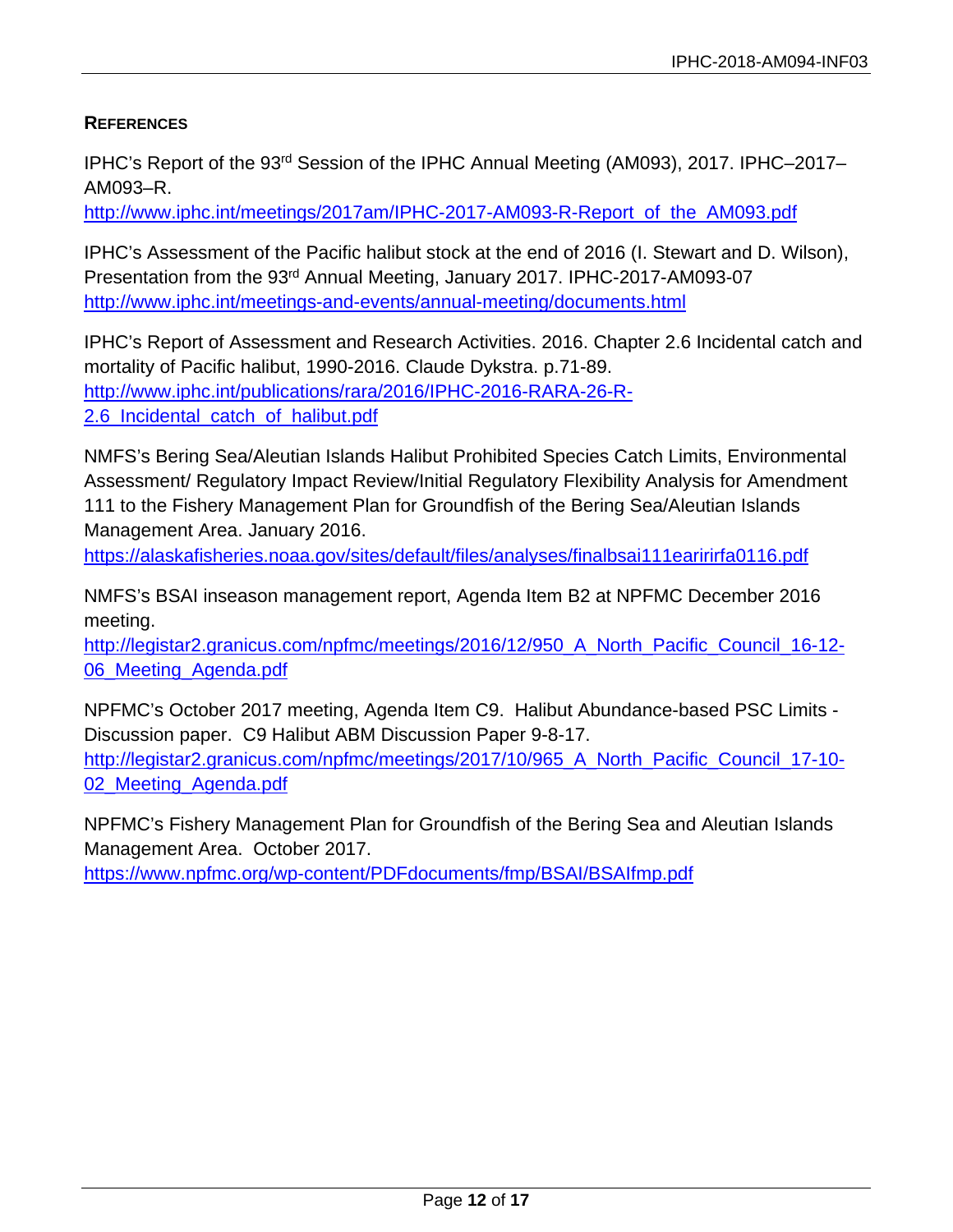# **Appendix II**

### **BYCATCH IN REGULATORY AREA 2B (CANADA)**

<span id="page-12-0"></span>The information provided in this Appendix shows trends in bycatch mortality by sector for IPHC Regulatory Area 2B in British Columbia, Canada.

**The IPHC defines bycatch as follows:** *Incidentally caught fish by fisheries targeting other species and that cannot legally be retained. Bycatch mortality, or bycatch removals, refers only to those fish that subsequently die due to capture.*

Bycatch of Pacific halibut has been an ongoing management issue since the 1960s. For perspective, the trend in total removals of Pacific halibut, including bycatch, coastwide for all IPHC Regulatory Areas is shown in Figure 1.



**Figure 1.** Trend in Pacific halibut total removals coastwide (millions of lbs). Commercial is the directed longline fishery, Discard is the discard mortality from the directed commercial fishery, Bycatch is mortality from non-directed fisheries, Sport (Recreational) is guided and unguided recreational fisheries, and Personal is personal use and subsistence. *(Source: Abundance-based Management (ABM) discussion paper, Figure 2, p.8 (see references))*

# **ESTIMATING BYCATCH**

Bycatch of Pacific halibut is estimated because not all fisheries have 100% monitoring and not all Pacific halibut that are discarded are assumed to die. Agencies estimate the amount of bycatch that will not survive, called discard mortality.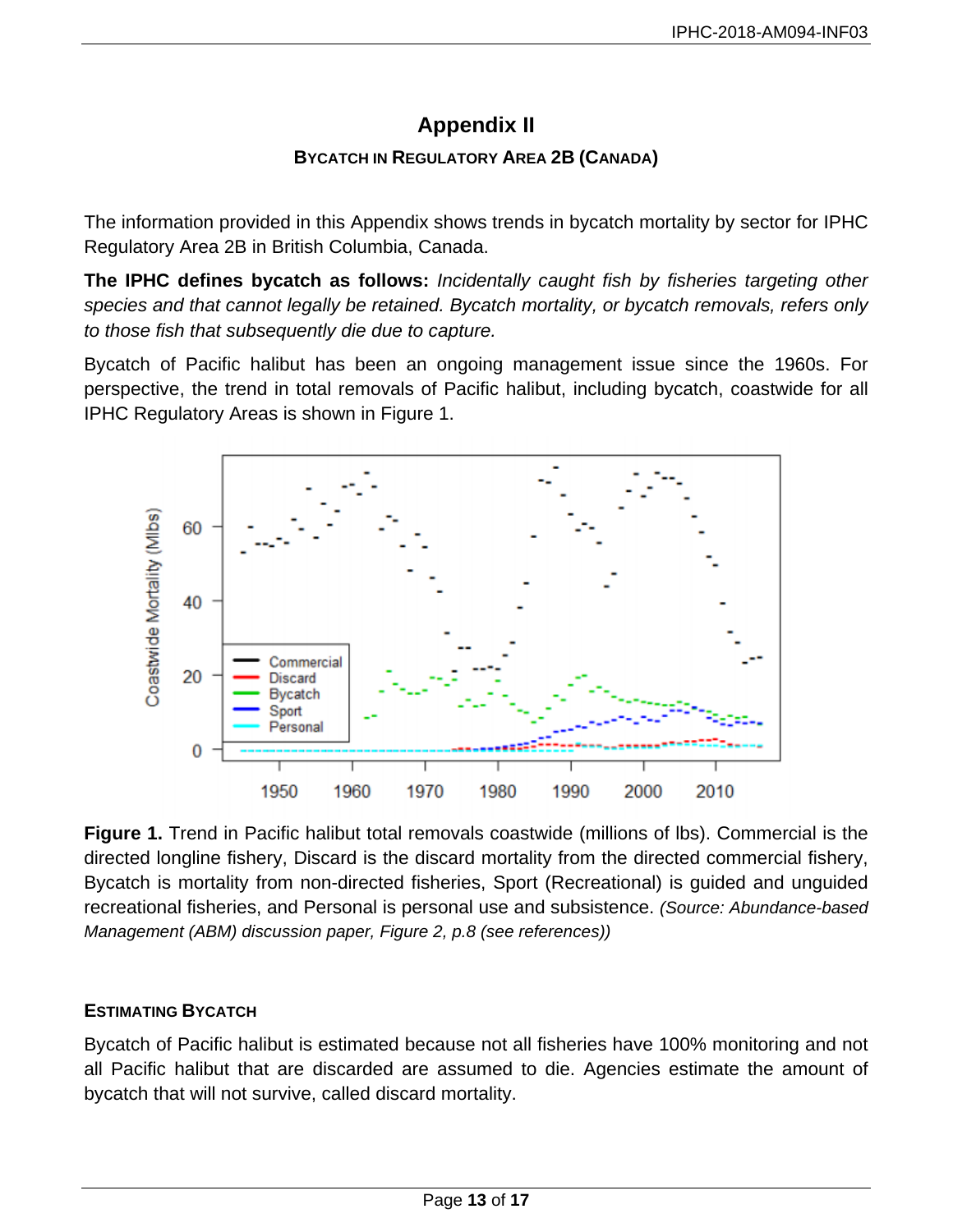The IPHC's Fisheries Statistics paper [\(IPHC-2018-AM094-05\)](http://iphc.int/venues/details/94th-session-of-the-iphc-annual-meeting-am094) for IPHC's Annual Meeting provides sources of bycatch information, as well as the estimated bycatch mortality by Regulatory Area. For British Columbia, the amount of information varies by fishery. Trawl groundfish fisheries are comprehensively monitored and bycatch information is provided to IPHC by DFO. Bycatch in the trawl groundfish fishery is managed with an individual bycatch quota program implemented by DFO in 1996. Fishery observers sample the catch on each bottom trawler, collecting data to estimate bycatch and discard mortality. Bycatch in other fisheries, such as the shrimp trawl, sablefish pot, and rockfish hook-and-line fisheries, was largely unknown until the inception of the Integrated Fisheries Management Program in 2006. The program has requirements for full accounting and accountability of all bycatch, and includes 100% at-sea monitoring, either by human observers or electronic monitoring. Estimates of trawl bycatch were provided by DFO staff at the Pacific Biological Station, based on data collected by observers. Reporting of bycatch from the non-trawl programs is being developed with DFO staff and will be provided in future reports.

In IPHC Regulatory Areas 2B, observers deployed on the bottom trawl vessels examine each Pacific halibut to determine release viability. The bycatch mortality reported to IPHC incorporates these release viability observations.

### **DESCRIPTION OF COMMERCIAL FISHERIES WITH BYCATCH**

In waters off British Columbia, several commercial fisheries, or sectors, have bycatch of Pacific halibut to varying degrees according to the IPHC's definition of bycatch, including trawl groundfish fisheries, salmon troll, shrimp trawl. Canadian Integrated Fisheries Management allows licensed vessels in the quota fishery to harvest a suite of species. For example, a vessel fishing for sablefish with a category K "Sablefish" licence, may land their halibut catch. Furthermore, if legal-sized halibut is discarded, it counts towards the available halibut quota via a deduction of discard mortality (average weight multiplied by gear-specific discard mortality rate). However, this discarded amount is not tracked as bycatch mortality.

Some of what IPHC considers bycatch (Pacific halibut caught in non-halibut fisheries and discarded at sea) may be reported as landed catch for IPHC Regulatory Area 2B. IPHC and DFO staff are coordinating on better defining and reporting Pacific halibut discard mortality (whether as bycatch or incidental mortality to commercial fisheries) for IPHC's catch accounting purposes.

In Canada, Pacific halibut bycatch in trawl fisheries are capped at 750,000 pounds net weight (453.6 t round weight) by DFO. Non-trawl bycatch is handled under an IFQ system within the directed Pacific halibut fishery cap.

#### **TRENDS IN BYCATCH BY SECTOR FOR IPHC REGULATORY AREA 2B**

The IPHC reports Pacific halibut bycatch mortality from commercial fisheries by year, sector, and IPHC Regulatory Area in the Annual Meeting Fisheries Statistics paper [\(IPHC-2018-AM094-](http://iphc.int/venues/details/94th-session-of-the-iphc-annual-meeting-am094)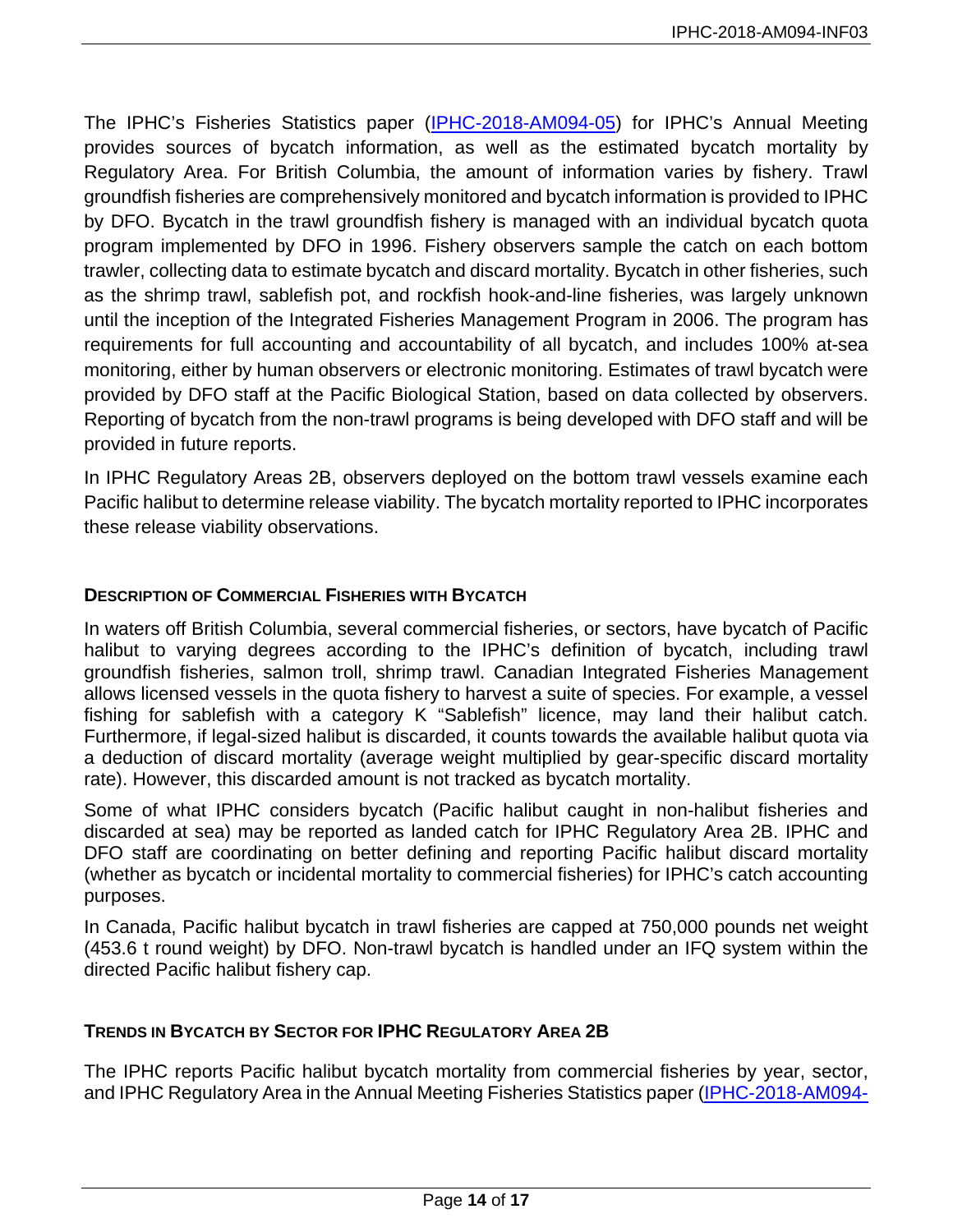[05\)](http://iphc.int/venues/details/94th-session-of-the-iphc-annual-meeting-am094) and prior to that in the [IPHC's Report of Assessment and Research Activities](http://iphc.int/library/documents/category/report-of-research-assessment-and-research-activities-rara) (RARA). For 2017, bycatch mortality in the BC bottom trawl fishery was estimated at 251,000 pounds (113.9 t). The reported bycatch mortality data were complete through September. Projections for the full calendar year 2017 were made by extrapolating to the full 12 months. The table below provides the bycatch mortality in Regulatory Area 2B from 2008-17.

| <b>IPHC Reg Area and</b> |      |      |      |      |      |      |      |      |      |      |
|--------------------------|------|------|------|------|------|------|------|------|------|------|
| Gear                     | 2008 | 2009 | 2010 | 2011 | 2012 | 2013 | 2014 | 2015 | 2016 | 2017 |
| <b>AREA 2B</b>           |      |      |      |      |      |      |      |      |      |      |
| Groundfish Bottom Trawl  | 143  | 213  | 181  | 232  | 189  | 225  | 245  | 326  | 271  | 251  |
| Total                    | 143  | 213  | 181  | 232  | 189  | 225  | 245  | 326  | 271  | 251  |

Figure 3 from the [2016 RARA](http://iphc.int/library/documents/category/report-of-research-assessment-and-research-activities-rara) (IPHC-2016-RARA26-R), Chapter 2.6, shows the Pacific halibut bycatch mortality by IPHC Regulatory Area region from 1990-2016. The figure shows Regulatory Area 2 bycatch is proportionally smaller than Areas 3 or 4.



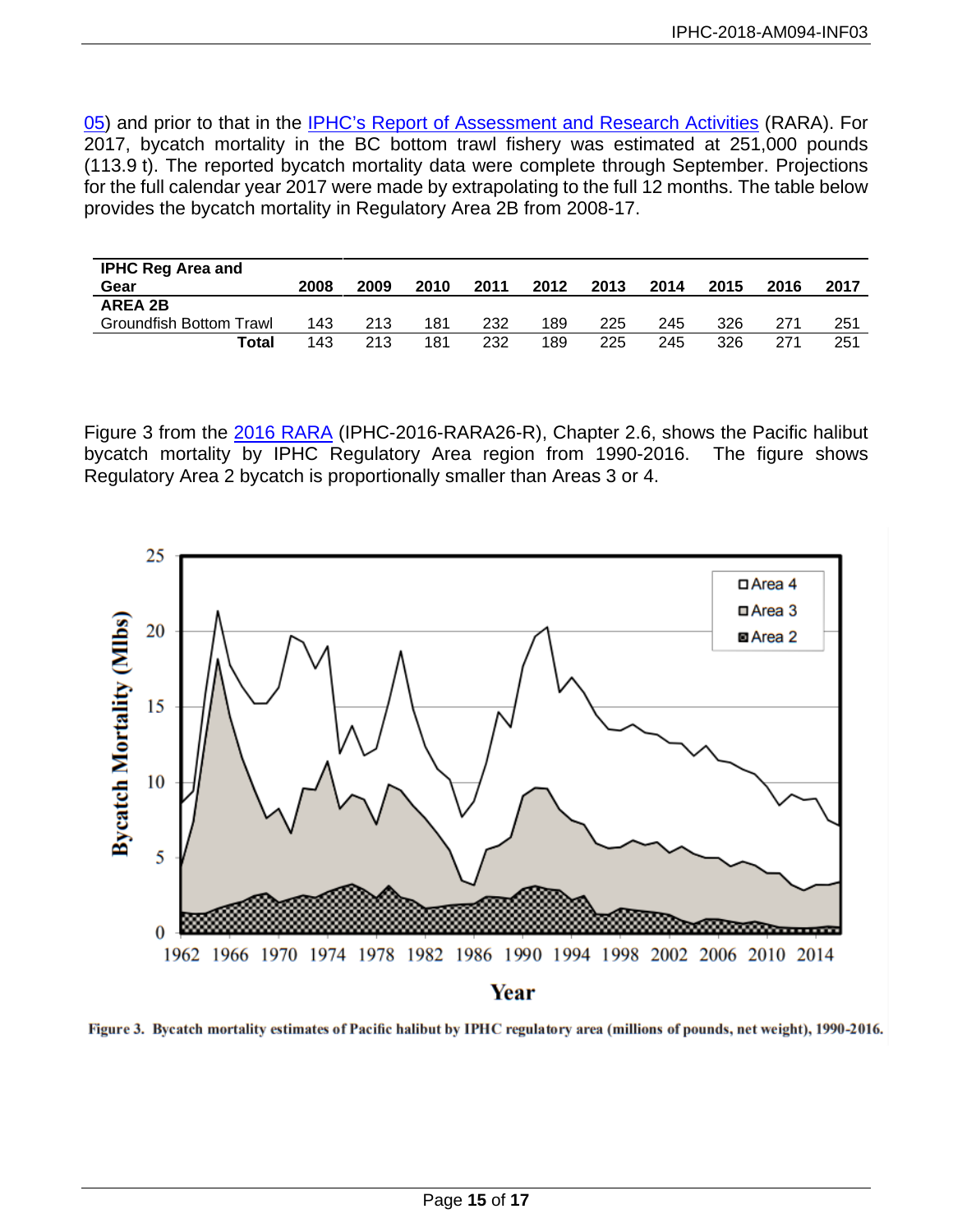Figure 5 from the [2016 RARA](http://iphc.int/library/documents/category/report-of-research-assessment-and-research-activities-rara) (IPHC-2016-RARA26-R), Chapter 2.6, shows the Pacific halibut bycatch mortality by calendar quarter for IPHC Regulatory Area 2B from 2007-16.



Figure 5. Pacific halibut bycatch mortality (thousands of pounds, net weight) by calendar quarter in the 2007-2016 Area 2B (BC) bottom trawl groundfish fishery.

Figure 6 from the [2016 RARA](http://iphc.int/library/documents/category/report-of-research-assessment-and-research-activities-rara) (IPHC-2016-RARA26-R), Chapter 2.6, shows the Pacific halibut bycatch mortality by gear type from 2007-2016 in Regulatory Area 2B.